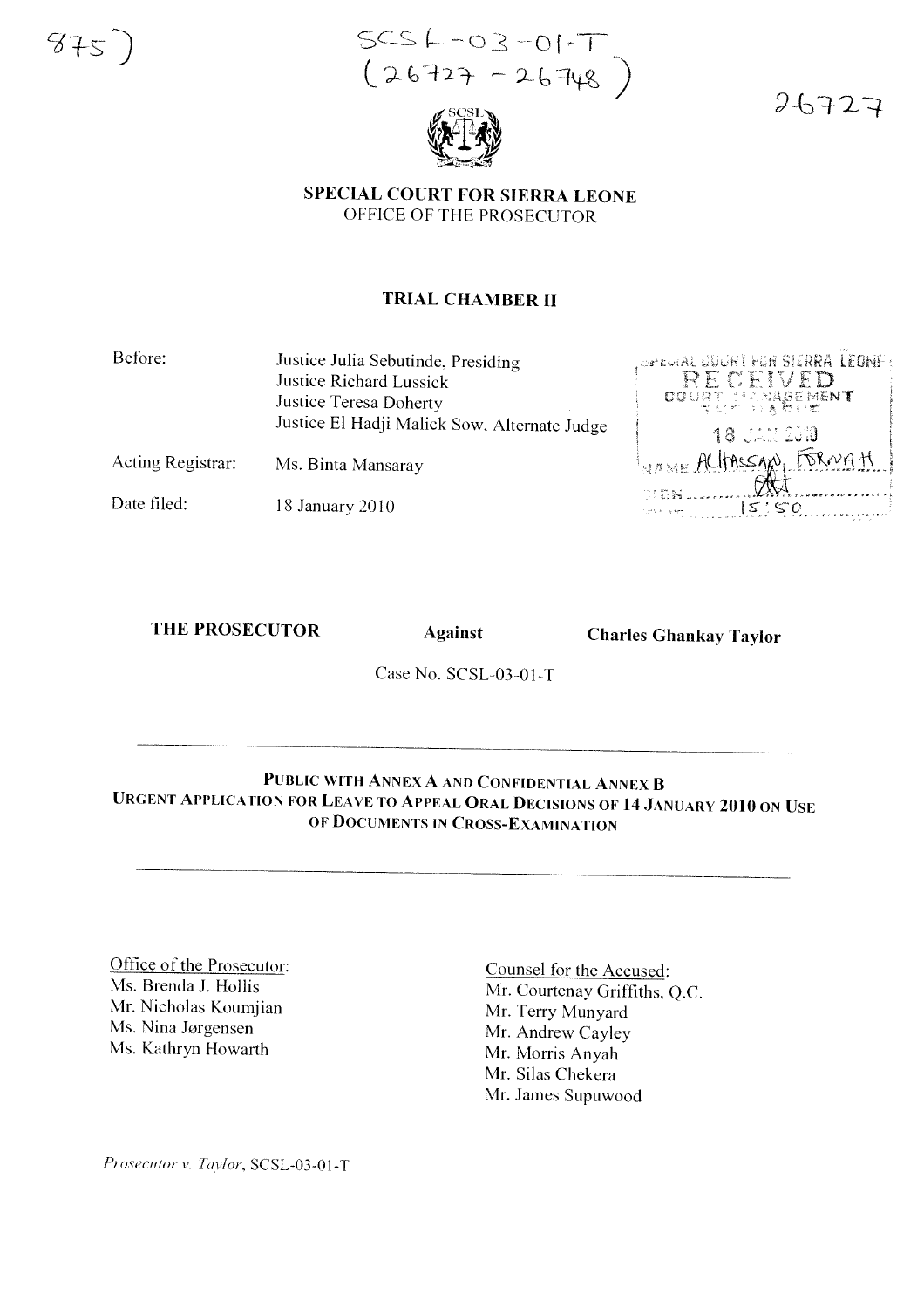#### **I.** INTRODUCTION

- 1. Pursuant to Rule 73(B) of the Rules of Procedure and Evidence, the Prosecution files this Motion seeking leave to appeal the oral decisions made by the Trial Chamber on 14 January 2010 refusing to allow the use of the following documents during crossexamination of the Accused:
	- i. A declaration by Mia Farrow dated 9 November 2009 ("Mia Farrow Declaration");
	- ii. Page 270 of the book "ECOMOG, A Sub-Regional Experience in Conflict Resolution, management and Peacekeeping in Liberia", by Lt. Col. F. B. Aboagye ("ECOMOG book").
- 2. In view of the advanced stage of the cross-examination of the Accused, the Prosecution requests an expedited timetable for filings and for a determination of this application.

### **II.** BACKGROUND

3. On 30 November 2009, the Trial Chamber issued its "Decision on Prosecution Motion in Relation to the Applicable Legal Standards governing the Use and Admission of Documents by the Prosecution during Cross-Examination" ("Documents Decision").<sup>1</sup> In this Decision the Trial Chamber devised a special regime applicable to "fresh evidence"<sup>2</sup> probative of the guilt of the Accused requiring a showing that (a) it is in the interests of justice and (b) it does not violate the fair trial rights of the Accused in order for the fresh evidence to be *used* in cross-examination (the "use test"), and a showing of "exceptional circumstances" in order for the fresh evidence to be *admitted into evidence* (the "admissibility test").<sup>3</sup> The Trial Chamber directed that:

> i) The Prosecution may use documents containing fresh evidence in order to impeach the credibility of the Accused. The admission of such documents into evidence will be determined on a case-by-case basis; ii) In respect of documents containing fresh evidence that is probative of the guilt of the Accused:

<sup>&</sup>lt;sup>1</sup> *Prosecutor v. Taylor*, SCSL-03-1-T-865, "Decision on Prosecution Motion in Relation to the Applicable Legal Standards governing the Use and Admission of Documents by the Prosecution during Cross-Examination",  $30$ November 2009 ("Documents Decision").

 $2^{2}$  As defined at para. 23 of the Documents Decision.

 $3$  Documents Decision, para. 27.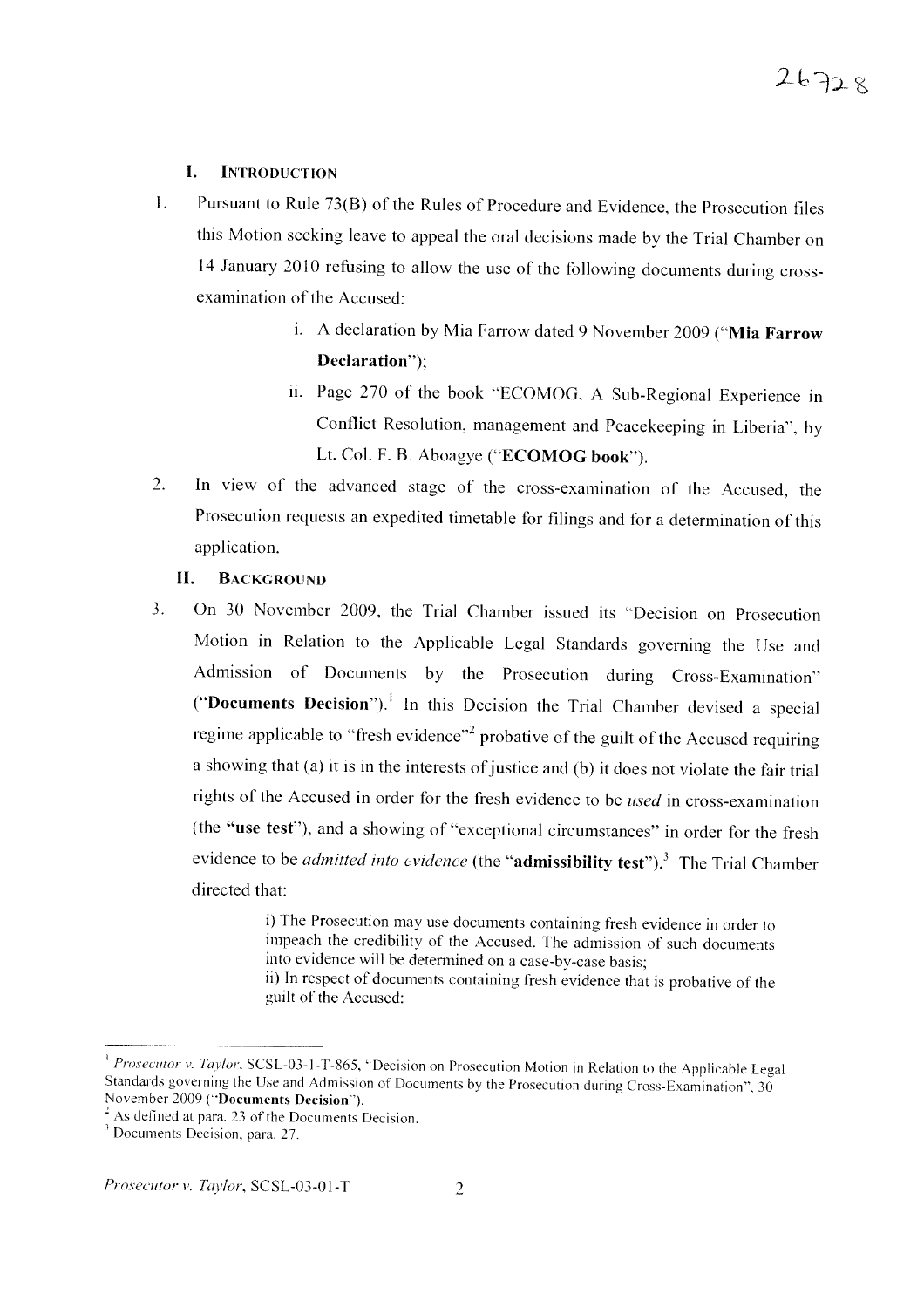a) the Prosecution must disclose all such documents to the Defence forthwith:

b) following such disclosure the Trial Chamber, on a case-by-case basis, will entertain submissions from the Parties in relation to the use and/or admission of such documents in accordance with the criteria above.'

- 4. While the Trial Chamber did not elaborate further on the test for the use of fresh evidence probative of the guilt of the Accused, it specified that with regard to the exceptional circumstances test for *admissibility* it would take into consideration (i) when and by which means the Prosecution obtained the documents; (ii) when it disclosed them to the Defence, and (iii) why they are being offered only after the conclusion of the Prosecution case.<sup>5</sup>
- 5. In proceedings on 14 January 2010, the Defence objected as Prosecution Counsel sought to use the Mia Farrow Declaration. The Mia Farrow Declaration had been marked by the Prosecution as part of its disclosure obligations<sup>6</sup> as potentially to be relied upon both for impeachment and as probative of guilt. After hearing the arguments of the parties, the Trial Chamber issued the following decision ("First

# **Impugned** Decision"):

We've considered the Defence objection to the use of the document and to the arguments put forward by the Prosecution in resisting that objection. We note that the document purports to deal with a central issue in the Prosecution case. The document itself was not produced in the Prosecution case but has been produced during the cross-examination of the accused.

The document allegedly is a statement by a person as to what she was told by a second person who was relating what she was told by third person or persons. The accused, of course, has had no chance to challenge any of the allegations in this document or to cross-examine the alleged makers of the various statements that embodied the document now before the Court.

We find that the document is highly prejudicial and we hold that the two criteria that are required to be met for the use of the document have not been met. In other words, there's nothing put before us that would allow us to say that its use in cross-examination is in the interests of justice or that it does not violate the fair trial rights of the accused. We therefore uphold the Defence objection and will not allow the document to be used in cross-examination.'

6. Later in the proceedings, the Prosecution attempted to present page 270 of the ECOMOG book to the Accused, at which point the Defence objected. After hearing

 $<sup>4</sup>$  Documents Decision, p. 13, referring to the criteria in para. 27.</sup>

 $<sup>5</sup>$  Documents Decision, para. 27.</sup>

<sup>&</sup>lt;sup>6</sup> See oral orders: *Prosecutor v. Taylor*, Trial Transcript, 3 December 2009, p. 33001; *Prosecutor v. Taylor*, Trial Transcript, 7 December 2009, pp. 33034-33035 .

<sup>7</sup> *Prosecutor v. Tavlor,* Trial Transcript, 14 January 2010, pp. 33348-3334 9.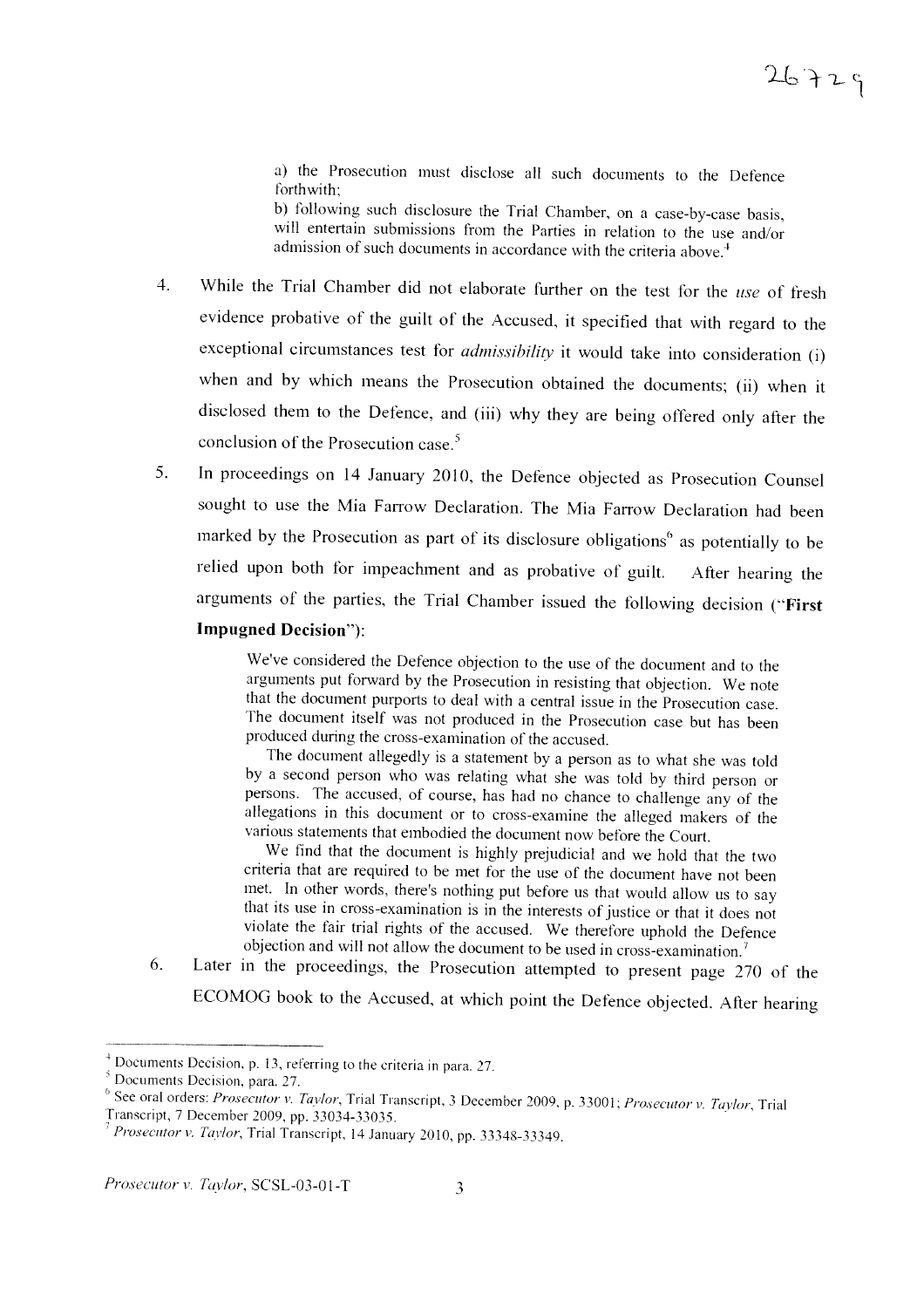arguments from the parties, during which Prosecution Counsel emphasized that the document was being presented for impeachment purposes only, the Trial Chamber ruled as follows ("Second Impugned Decision"):

We would firstly say that we disagree with the Prosecution claims that they have no means to challenge and test the accused's evidence on the points in issue, and whether this document is allowed to be used or not does not affect the Prosecution's ability to effectively cross-examine. The document itself does not contain indisputable facts. It remains contentious whether the questions are put to the witness by means of the document, or whether the questions - there are questions simply put to the witness that may have been - may have arisen from the document. The nature of the document doesn't change simply because the questions are put to the witness by means of the document. Having said that, the document is obviously new, was not produced in the Prosecution case. It's incriminating in that it does go to the guilt of the accused, and we're not satisfied that the two requirements of the test have been established; that is, we're not able to say that it's in the interests of justice to use this document in cross-examination, and we're not able to say that it does not violate the fair trial rights of the accused. We uphold the objection.<sup>8</sup>

#### Ш. **APPLICABLE LAW**

- Rule 73(B) provides that leave to appeal may be granted in "exceptional 7. circumstances" and to avoid "irreparable prejudice" to a party. These two limbs are conjunctive and both must be satisfied if an application for leave to appeal is to succeed.<sup>9</sup> As recognized by the Appeals Chamber, "the underlying rationale for permitting such appeals is that certain matters cannot be cured or resolved by final appeal against judgment",  $^{10}$
- The categories of exceptional circumstances are not "closed or fixed" and what 8. constitutes such circumstances necessarily depends on, and varies with, the circumstances of each case.<sup>11</sup> Exceptional circumstances may arise "where the cause of justice might be interfered with" or where issues of "fundamental legal importance" are raised.<sup>12</sup> Notably, Trial Chamber I has stated that exceptional

<sup>&</sup>lt;sup>8</sup> Prosecutor v. Taylor, Trial Transcript, 14 January 2010, p. 33368.

Prosecutor v Sesay et al., SCSL-04-15-PT-014, "Decision on Prosecution's Application for Leave to File an Interlocutory Appeal against the Decision on the Prosecution Motions for Joinder", 13 February 2004, para. 10. Prosecutor v Norman et al., SCSL-04-14-T-319, "Decision on Prosecution Appeal against Trial Chamber Decision of August 2004 Refusing Leave to File an Interlocutory Appeal", 17 January 2005, para. 29; see also Prosecutor v Sesay, Kallon and Gbao, SCSL-2004-15-T-357, "Decision on Defence Applications for Leave to Appeal Ruling of 3rd February 2005 on the Exclusion of Statements of Witness TF1-141", 28 April 2005, ("Sesay Decision") para.21.

<sup>&</sup>lt;sup>11</sup> Sesay Decision, para. 25.

 $12$  Ibid., para. 26.